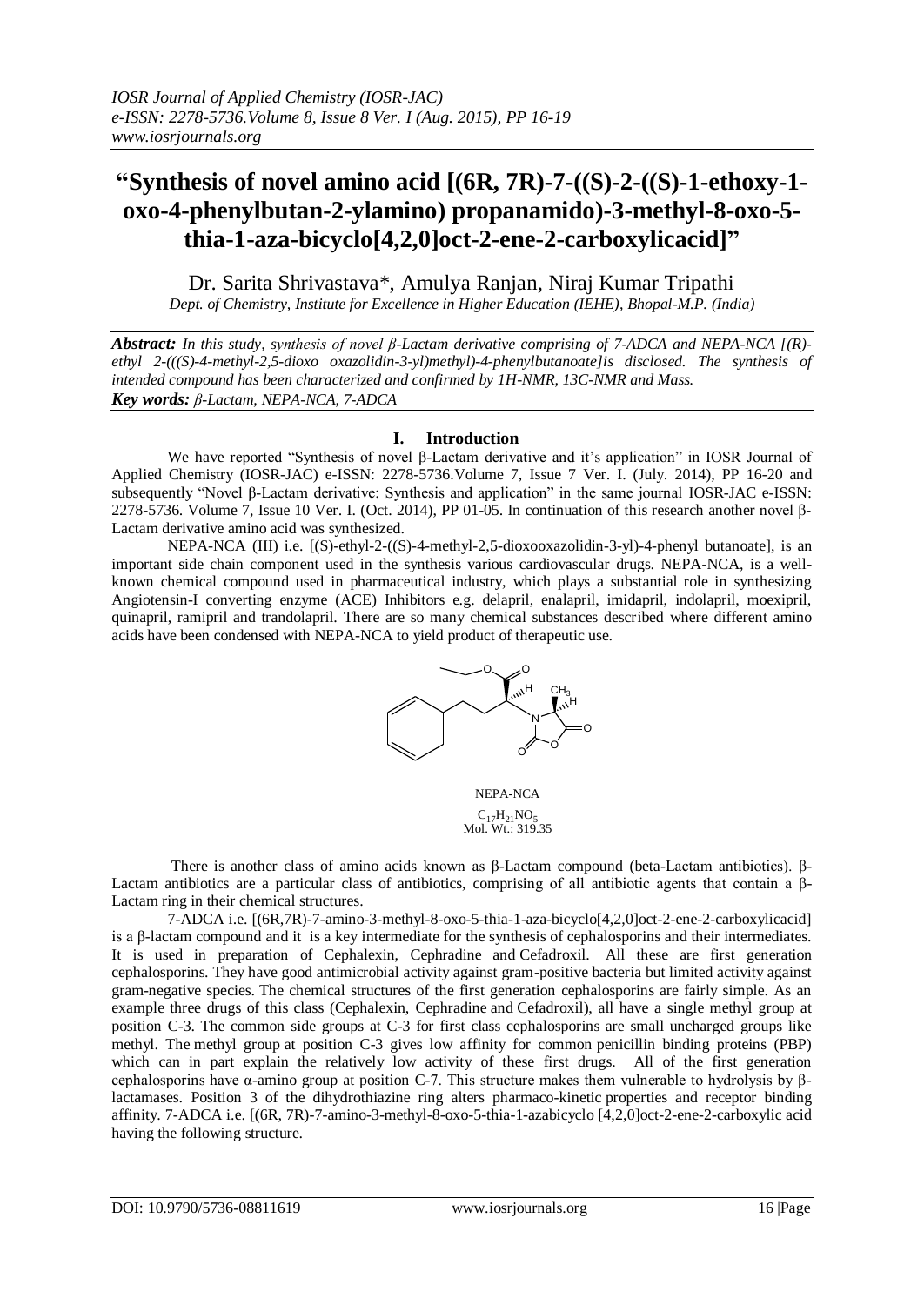

# $C_8H_{10}N_2O_3S$ Mol. Wt.: 214.24

The role of NEPA-NCA has been well validated in literature justifying their potential as antihypertensive property. Similarly 7-ADCA has been also used as precursor of potential antibacterial drug.

Therefore it exhilarated us to disclose a molecule comprising NEPA-NCA and β-Lactam compound like 7-ADCA which may yield into the preparation of a novel β-Lactam derivative amino acid compound and may possess significant biological activity. In the present work, the molecule (Compound-B) (M.F.  $C_{23}H_{29}N_3O_6S$ ), chemical name:  $[(6R, 7R)-7-((S)-2-(S)-1-ethox-1-oxo-4-phenvlbutan-2-vlamino)propanamido)$ -3-methyl-8-oxo-5-thia-1-aza-bicyclo[4,2,0]oct-2-ene-2-carboxylicacid] has been synthesized by reaction of NEPA-NCA (III) (M.F.  $C_{16}H_{19}NO_5$ ) with cephalosporin intermediate 7-ADCA (I) (M.F.  $C_8H_{10}N_2O_3S$ ) in dichloromethane as solvent. (Scheme-1).



 $C_{23}H_{29}N_{3}O_{6}S$ Mol. Wt.: 475.56

#### **II. Experimentation**

A suspension of (6R,7R)-7-amino-3-methyl-8-oxo-5-thia-1-aza-bicyclo[4,2,0]oct-2-ene-2-carboxylic acid i.e. 7-ADCA (I) (20 g; 93.35 milimoles) and dichloromethane (300 mL) was heated to reflux with 102.68 milimoles of hexamethyldisilazane (HMDS) and 39.21 milimoles of trimethylchlorosilane (TMCS) for 4-6 hours. The solution containing (6R,7R)-trimethylsilyl-7-amino-3-methyl-8-oxo-5-thia-1-aza-bicyclo[4,2,0]oct-2-ene-2-carboxylate (II) i.e. silylated 7-ADCA was gradually cooled to room temperature (20-30°C) and subsequently added 112.02 milimoles of compound (III) i.e. NEPA-NCA. The above mixture was stirred for 2-3 hours then added water (250 mL) and tetrahydrofuran (125 mL) over a period of 10-20 minutes. The mixture was stirred at the same temperature for 30 to 60 minutes to precipitate the product. Filtered the material and washed with dichloromethane (50 mL) followed by water (50 mL) twice to afford the product. Material was dried under vacuum at 35-45°C for 4-6 hours (Yield 85% molar).

#### **III. Result & Discussion**

Spectral analysis was performed to characterize the compound-B. The characterization of spectral data confirms the structure of product compound-B. 1H-NMR (400 MHz), 13C-NMR (300 MHz) and Mass were carried out to confirm the structure of this compound.

The novel β-Lactam derivative (compound-B) exhibit distinct spectral properties as evidenced by 1H-NMR, 13C-NMR and Mass spectra. 1H-NMR, 13C-NMR and MASS spectral data of compound-B are shown in Table-1, 2 and 3 respectively.

The stability of compound-B was studied at  $5\pm3$ °C under dry condition and found that Compound-B has substantial stability upon storage under dry condition at low temperature (2-8°C). However the product molecule is sensitive to moisture.

The above mentioned compound-B may possess antibacterial activity; the screening of this compound may confirm its antihypertensive property also.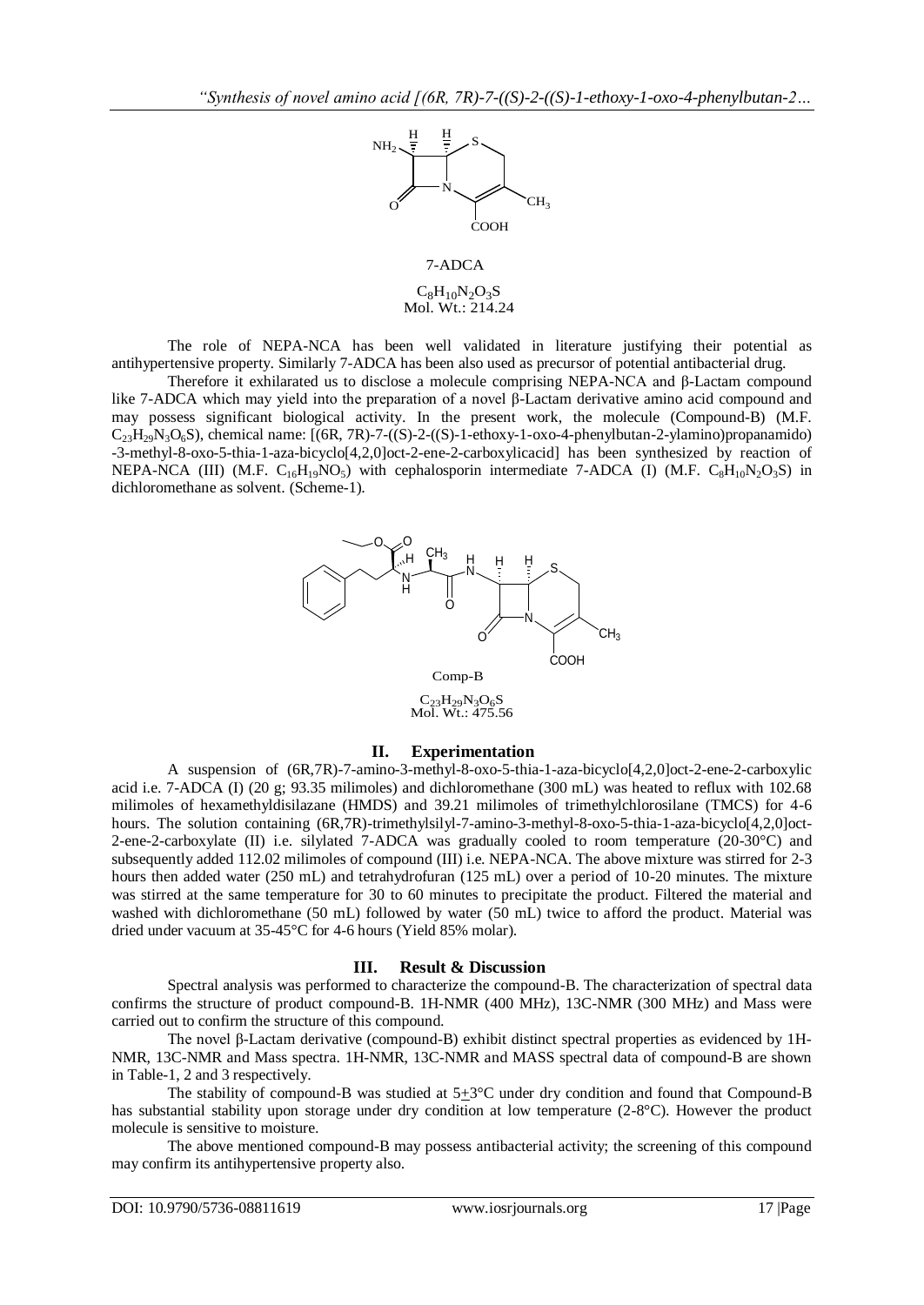#### **Acknowledgements**

We are thankful to Central Drug Research Institute (CDRI), Lucknow for giving the spectral data and analysis.

#### **References**

- [1]. Shrivastava, Sarita; Ranjan, Amulya; Tripathi, Niraj Kumar; "Synthesis of novel β-Lactam derivative and it's application." IOSR Journal of Applied Chemistry (IOSR-JAC) Volume 7, Issue 7 Ver. I. (July. 2014), PP 16-20.
- [2]. Mehta, Goverdhan; Singh, Vishwakarma in Chemical Society Reviews (2002), 31(6), 324-334
- [3]. Singh, Girij Pal; Wani, Mukesh Jagannath; Lande, Hemraj Mahadeorao; Jain, Adinath Murlidhar; WO 2006085332 A1
- [4]. Wang, Lixin; Li, Xianguo; Cai, Zegui; Wang, Wen; Tian, Fang; CN 101024630 A
- [5]. Ku, Dae Ho; Baek, Yeong Chan; Shin, Yong Bong; KR 2010004315 A
- [6]. Joshi, Narendra Shriram; Bhirud, Shekhar Bhaskar; Ramam, Buddhavarapu Pattabhi; Bodkhe, Arjun Rajaram; IN 2004MU01060 A
- [7]. Tien, Mong-Jong; Liu, Yu-Liang; US 6541635 B1
- [8]. Jackson, Bill Grinnell, Ger Offen (1970), DE 1942454 A<br>[9]. Bijev, A; Radev, I; Borisova, Y Pharmazie (2000), 55(8).
- [9]. Bijev, A; Radev, I; Borisova, Y Pharmazie (2000), 55(8), 568-571<br>[10]. Gong, Denghuang; Ma, Yuxiu; Lv, Jian; Wu, Xianying; Gao, Li;
- [10]. Gong, Denghuang; Ma, Yuxiu; Lv, Jian; Wu, Xianying; Gao, Li; Hao, Panjie; Sun, Huiqian; Method for [preparation of intermediate](https://scifinder.cas.org/scifinder/references/answers/9E024B0AX86F350ACX4E7321422BE3B90DFC:9E04C893X86F350ACX52D9ED3D3F9897608E/1.html?nav=eNpb85aBtYSBMbGEQcXS1cDE2cLSOMLCzM3Y1MDROcLUyMXS1cXYxdjN0sLS3MzAwhWoNKm4iEEwK7EsUS8nMS9dzzOvJDU9tUjo0YIl3xvbLZgYGD0ZWMsSc0pTK4oYBBDq_Epzk1KL2tZMleWe8qCbiYGhooCBAWx3RgmDtGNoiId_ULynX5irXwiQ4ecf7x7kHxrg6edewsCZmVuQX1QCNKG4kKGOgRmojwEomp1bEJRaiCIKAFZTO3c&key=caplus_2012:684185&title=TWV0aG9kIGZvciBwcmVwYXJhdGlvbiBvZiBpbnRlcm1lZGlhdGUgb2YgQ2Vmb3pvcHJhbiBoeWRyb2NobG9yaWRl&launchSrc=reflist&pageNum=1&sortKey=ACCESSION_NUMBER&sortOrder=DESCENDING)  [of Cefozopran hydrochloride;](https://scifinder.cas.org/scifinder/references/answers/9E024B0AX86F350ACX4E7321422BE3B90DFC:9E04C893X86F350ACX52D9ED3D3F9897608E/1.html?nav=eNpb85aBtYSBMbGEQcXS1cDE2cLSOMLCzM3Y1MDROcLUyMXS1cXYxdjN0sLS3MzAwhWoNKm4iEEwK7EsUS8nMS9dzzOvJDU9tUjo0YIl3xvbLZgYGD0ZWMsSc0pTK4oYBBDq_Epzk1KL2tZMleWe8qCbiYGhooCBAWx3RgmDtGNoiId_ULynX5irXwiQ4ecf7x7kHxrg6edewsCZmVuQX1QCNKG4kKGOgRmojwEomp1bEJRaiCIKAFZTO3c&key=caplus_2012:684185&title=TWV0aG9kIGZvciBwcmVwYXJhdGlvbiBvZiBpbnRlcm1lZGlhdGUgb2YgQ2Vmb3pvcHJhbiBoeWRyb2NobG9yaWRl&launchSrc=reflist&pageNum=1&sortKey=ACCESSION_NUMBER&sortOrder=DESCENDING) CN 102443016 A
- [11]. Manca, Antonio; Monguzzi, Riccardo; Zenoni, Maurizio; Marsili, Leonardo, US 20060100424 A1
- [12]. Ishiyama, Tadashi; Ota, Kazumi; Ikeda, Shinya; Mitsutomo, Koichi; JP 2006096679 A
- [13]. Gupta, Niranjan Lal; Prasad, Mohan; Trivedi, Anurag; Rane, Dnyandeo Ragho; IN 184842 A1
- [14]. Lee, Chun Ho; Lee, Won Hee; KR 163211 B1
- [15]. Moon, Soon-Koo; Lee, Kwan-Soon; Kim, Yong-Lip; Jang, Young-Kil; Kim, Maeng-Sub; Lee, Hyang Won; Chun, Jong-Pil; Lee, Jae-Hun; Yu, Seung-Won; Kil, Young-Hwan; KR 9611778 B1
- [16]. Tsuge, Otohiko; Kanemasa, Shuji; Yamada, Toshiaki; Matsuda, Koyo; Journal of Organic Chemistry (1987), 52(12), 2523-30
- [17]. Yoshida, Junichi; Itami, Kenichiro; Kajimoto, Okitsugu; JP 2004323436 A
- [18]. Khazaei, Ardeshir; Rostami, Amin; Mantashlo, Fatemeh; Phosphorus, Sulfur and Silicon and the Related Elements (2009), 184(9), 2288-2296
- [19]. Wong, Stanislaus S; Hemraj-Benny, Tirandai; US 20090060815 A1
- [20]. Niu, Zhigang; Bai, Songming; Li, Zhigang; Yu, Shuling; CN 101696213 A [21]. Prasada Rao, Korrapati V V; Dandala, Ramesh; Handa, Vijay K.; Subram
- [21]. Prasada Rao, Korrapati V V; Dandala, Ramesh; Handa, Vijay K.; Subramanyeswara Kamat, Anand G; Rao, Inti V; Rani, Ananta; Naidu, Andra; [Journal of heterocyclic chemistry,](http://www.refdoc.fr/?traduire=en&FormRechercher=submit&FormRechercher_Txt_Recherche_name_attr=listeTitreSerie:%20(Journal%20of%20heterocyclic%20chemistry)) 2007, vol. 44, pp. 1513-1515
- [22]. Takahashi, Satomi; Inoue, Kenji; Yanagida, Yoshifumi; Ohashi, Takehisa; Watanabe, Kiyoshi; Eur. Pat. Appl. (1987), EP 215335
- Kalman, D; Barriere, SL; [Review of the pharmacology, pharmacokinetics, and clinical use of cephalosporins;](http://www.ncbi.nlm.nih.gov/pmc/articles/PMC324918)Texas Heart Institute journal, (1990), 17(3), 203-15.
- [24]. Garcia-Rodriguez, J. A.; Bellido, J. L. Munoz; Sanchez, J. E. Garcia; [Oral cephalosporins: current perspectives;](https://scifinder.cas.org/scifinder/references/answers/1E57BB21X86F350AFX393126D3476780E735:1EC70942X86F350AFX6F5FCA3C231A1E0C30/1.html?nav=eNpb85aBtYSBMbGEQcXQ1dncwNLEKMLCzM3Y1MDRLcLMzdTN2dHY2cjY0NHQ1cDZ2ACoNKm4iEEwK7EsUS8nMS9dzzOvJDU9tUjo0YIl3xvbLZgYGD0ZWMsSc0pTK4oYBBDq_Epzk1KL2tZMleWe8qCbiYGhooCBgUEDaGBGCYO0Y2iIh39QvKdfmKtfCJDh5x_vHuQfGuDp5w5UkV9cyFDHwAxUz1jCwFRUhuoCp_z8nNTEvLMKRQ1X5_x6B3RBFMwFBQwAwudD9A&key=caplus_1995:703831&title=T3JhbCBjZXBoYWxvc3BvcmluczogY3VycmVudCBwZXJzcGVjdGl2ZXM&launchSrc=reflist&pageNum=1&sortKey=ACCESSION_NUMBER&sortOrder=DESCENDING) International journal of antimicrobial agents (1995), 5 (4), 231-43.
- [25]. Sader, H.; Historical overview of the cephalosporin spectrum: Four generations of structural evolution; Antimicrobic Newsletter, (1992), 8(12), 75–82.